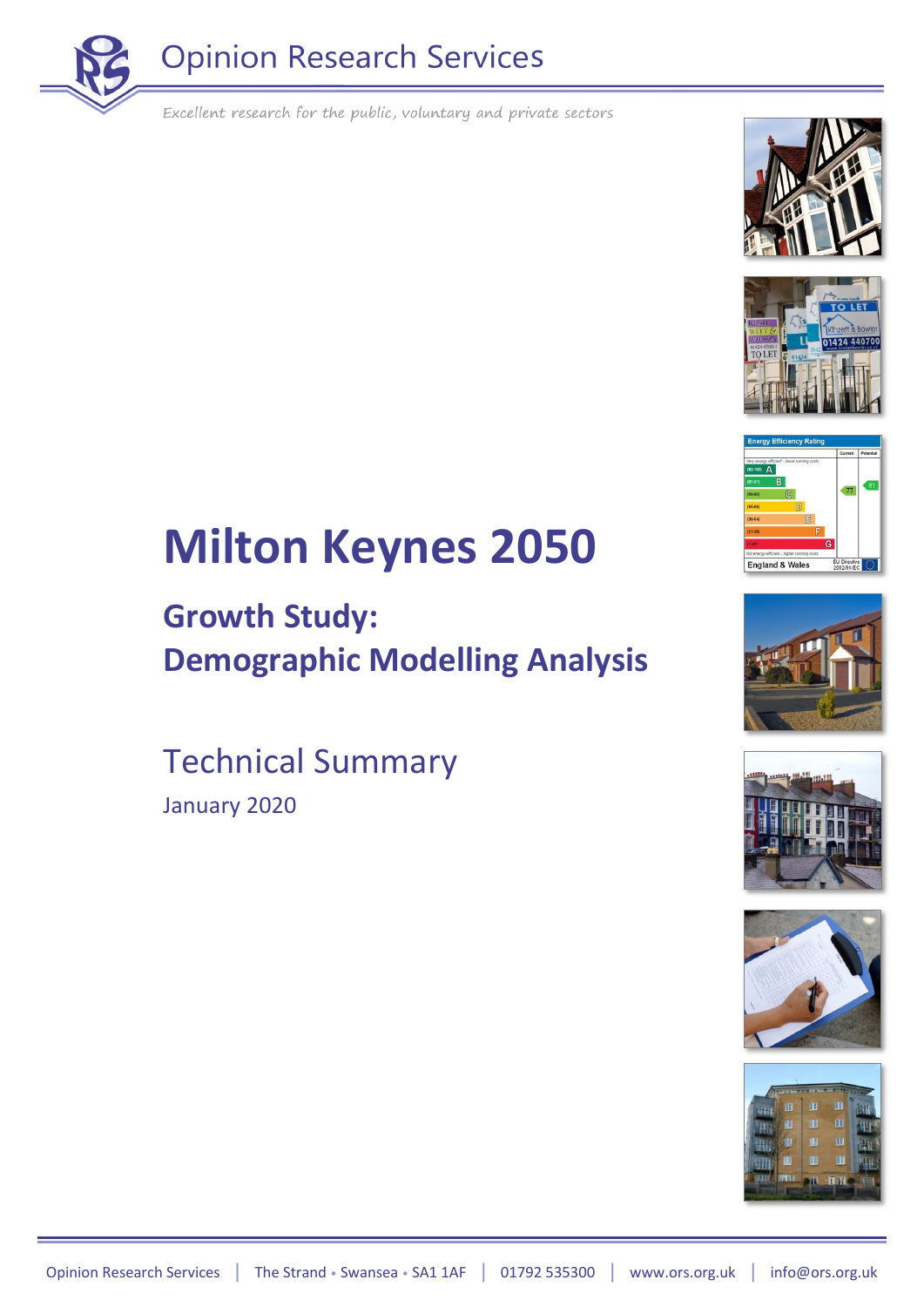

Opinion Research Services | The Strand, Swansea SA1 1AF Jonathan Lee | Nigel Moore | Scott Lawrence enquiries: 01792 535300 · [info@ors.org.uk](mailto:info@ors.org.uk) · [www.ors.org.uk](http://www.ors.org.uk/)

© Copyright January 2020

The below copyrights acknowledge the open source data that is provided by the respective bodies, and is used throughout this document

Contains Ordnance Survey data © Crown copyright and database right 2019 Contains Royal Mail data © Royal Mail copyright and database right 2019 Contains National Statistics data © Crown copyright and database right 2019 Contains public sector information licensed under the Open Government Licence v3.0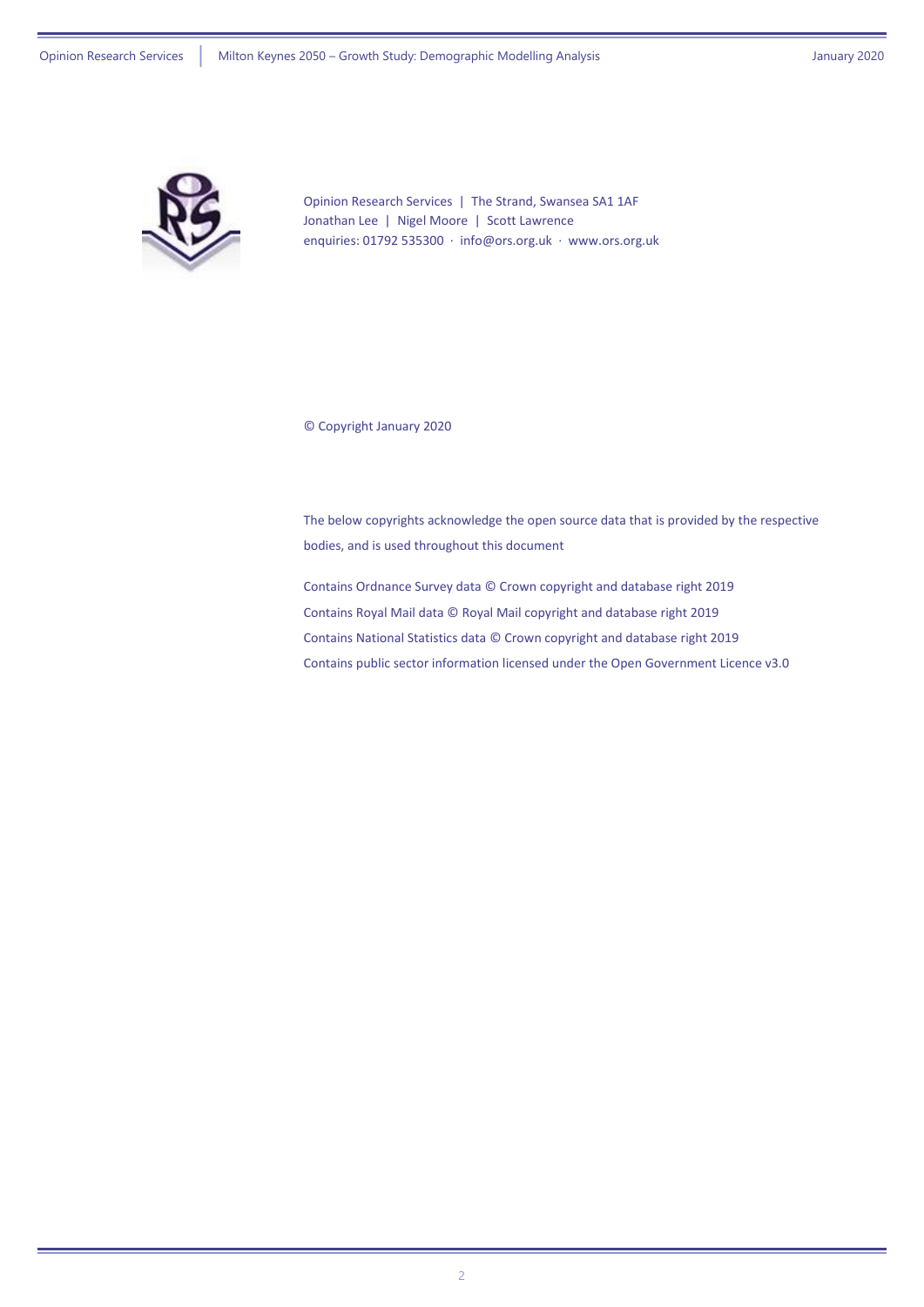### **Contents**

|--|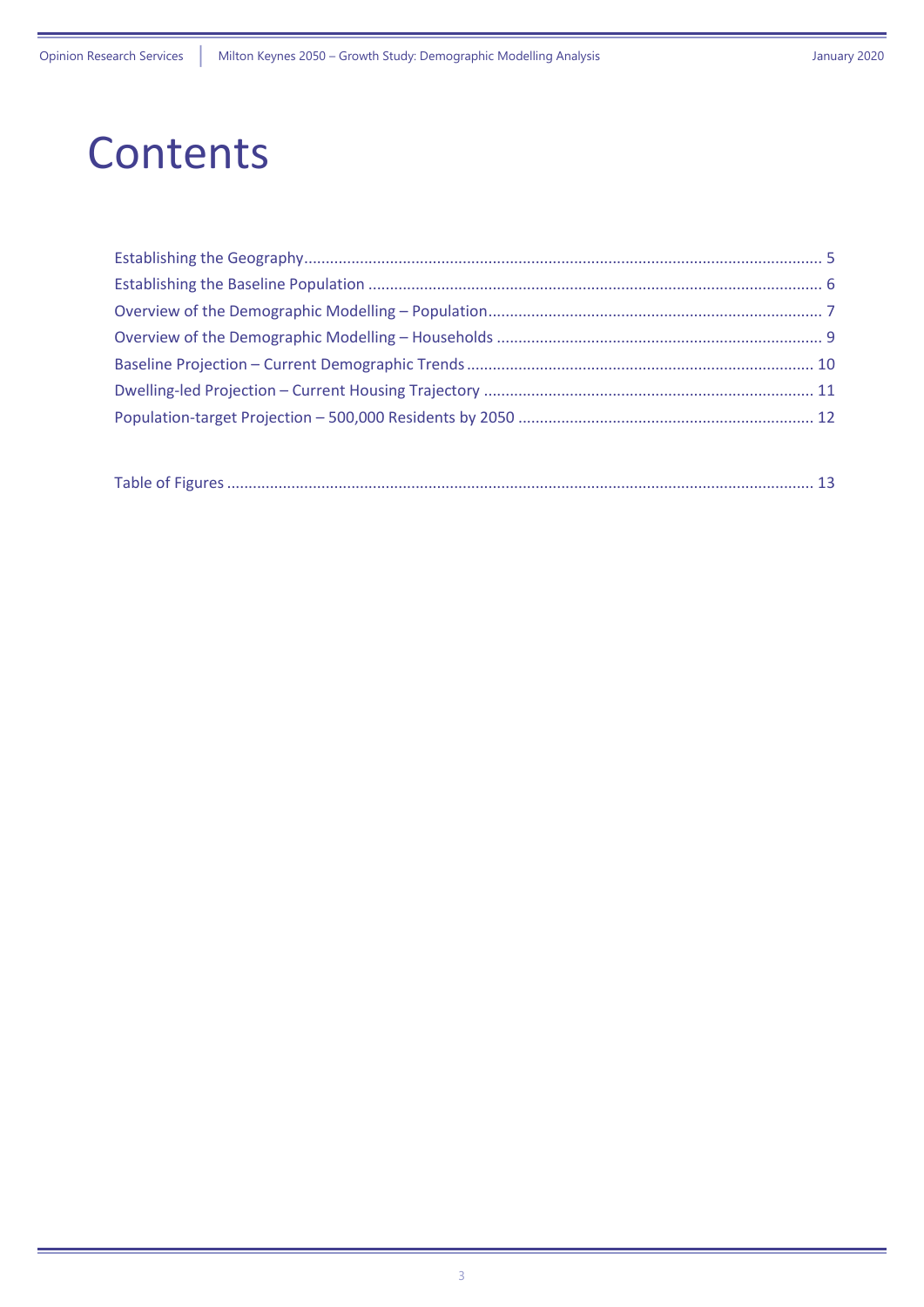### Technical Summary

#### Summary of the Demographic Modelling Analysis

- <sup>1</sup>. There is a strategic ambition for the Milton Keynes Growth Area to reach a population of half a million residents by 2050. Given this context, Opinion Research Services (ORS) was commissioned by Milton Keynes Council to identify the overall number of homes likely to be required to achieve this ambition.
- <sup>2.</sup> The study comprised a number of stages:
	- » Establishing a boundary for the proposed Milton Keynes Growth Area based on a statistical geography built up from the Office for National Statistics (ONS) Lower-layer Super Output Areas (LSOAs)
	- $\gg$  Based on this boundary, establishing a baseline population estimate for mid-2018 using the ONS Small Area Population Estimates
	- » Preparing a baseline population projection for the period to mid-2050 based on current demographic trends
	- » Considering the impact of the current housing trajectory of actual and projected dwelling completions based on existing plans for the Growth Area
	- $\gg$  Developing scenarios to identify the additional dwelling provision likely to be needed in future years to achieve the strategic objective of half a million residents by 2050.
- <sup>3.</sup> This technical summary sets out the key outputs from each of these stages, together with information about the methodological approach and assumptions.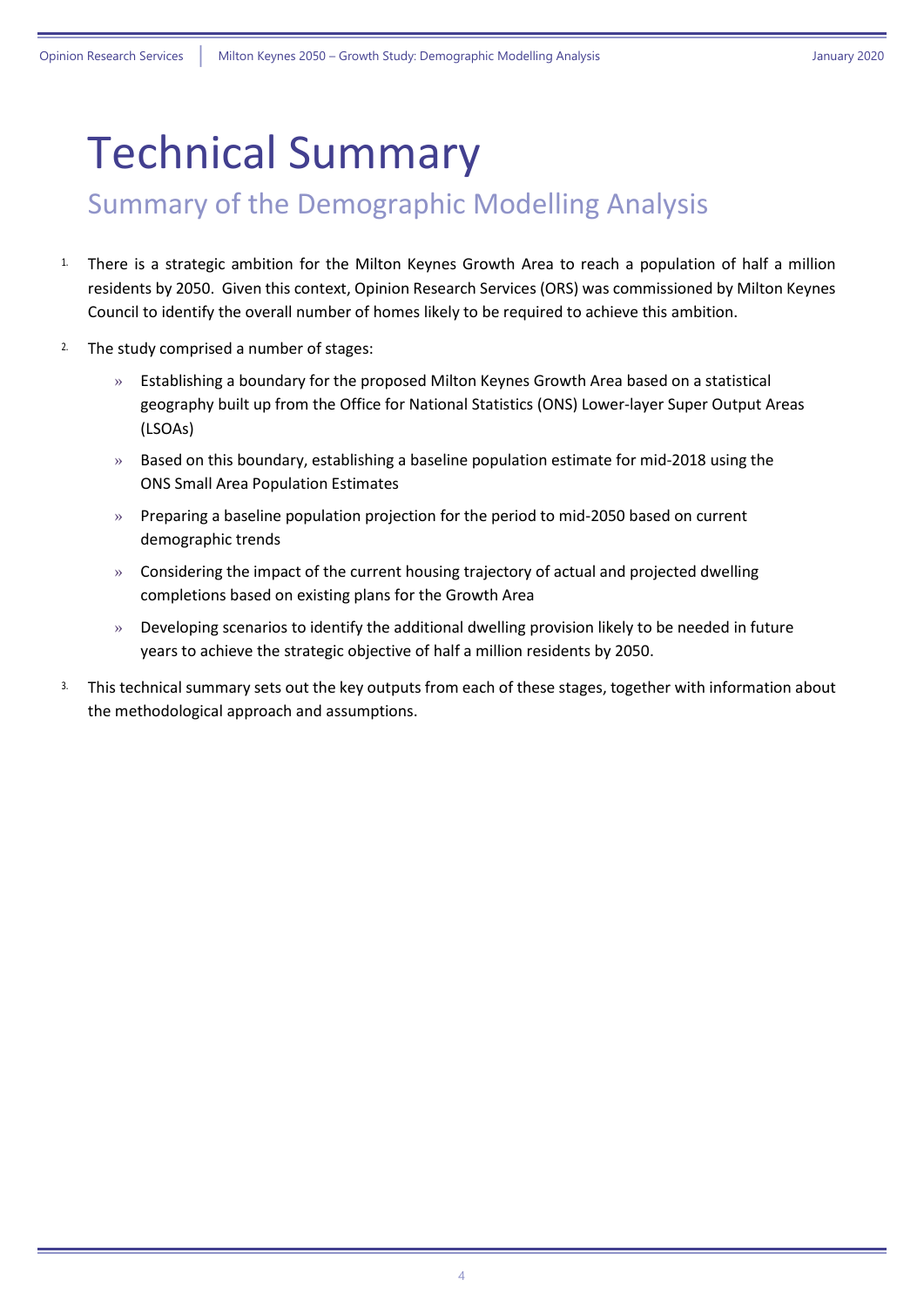#### <span id="page-4-0"></span>Establishing the Geography

- <sup>4.</sup> The Milton Keynes Growth Area covers the administrative area of Milton Keynes together with growth areas in Aylesbury Vale, Central Bedfordshire and South Northamptonshire. Nevertheless, the Growth Area does not currently have a precise boundary. Instead, the Growth Area has a fuzzy boundary which recognises that specific locations for growth over the longer-term have yet to be established and agreed.
- <sup>5.</sup> For the purposes of the demographic modelling analysis, it is necessary to establish a baseline population; therefore, a "best fit" boundary was established using the statistical area building-blocks that the ONS use when publishing various statistics, including data relating to resident population.
- 6. [Figure 1](#page-4-1) provides an overview of the Milton Keynes Growth Area, with the Milton Keynes administrative area shaded in red and the "Growth Opportunity Areas Related to Milton Keynes" shaded in peach. The "best fit" statistical boundary that was established for the purpose of this study is identified by the solid dark blue line for those areas outside the administrative area.
- <sup>7.</sup> For the purposes of the demographic modelling, the population is based on those residents either living within the Milton Keynes administrative area or within the blue line in one of the adjoining areas. Note that this boundary has only been used for the purposes of the demographic analysis in this study and it does not represent a formal border for future growth.



<span id="page-4-1"></span>**Figure 1: Overview of the Milton Keynes Growth Area, showing the statistical boundary used for the demographic modelling**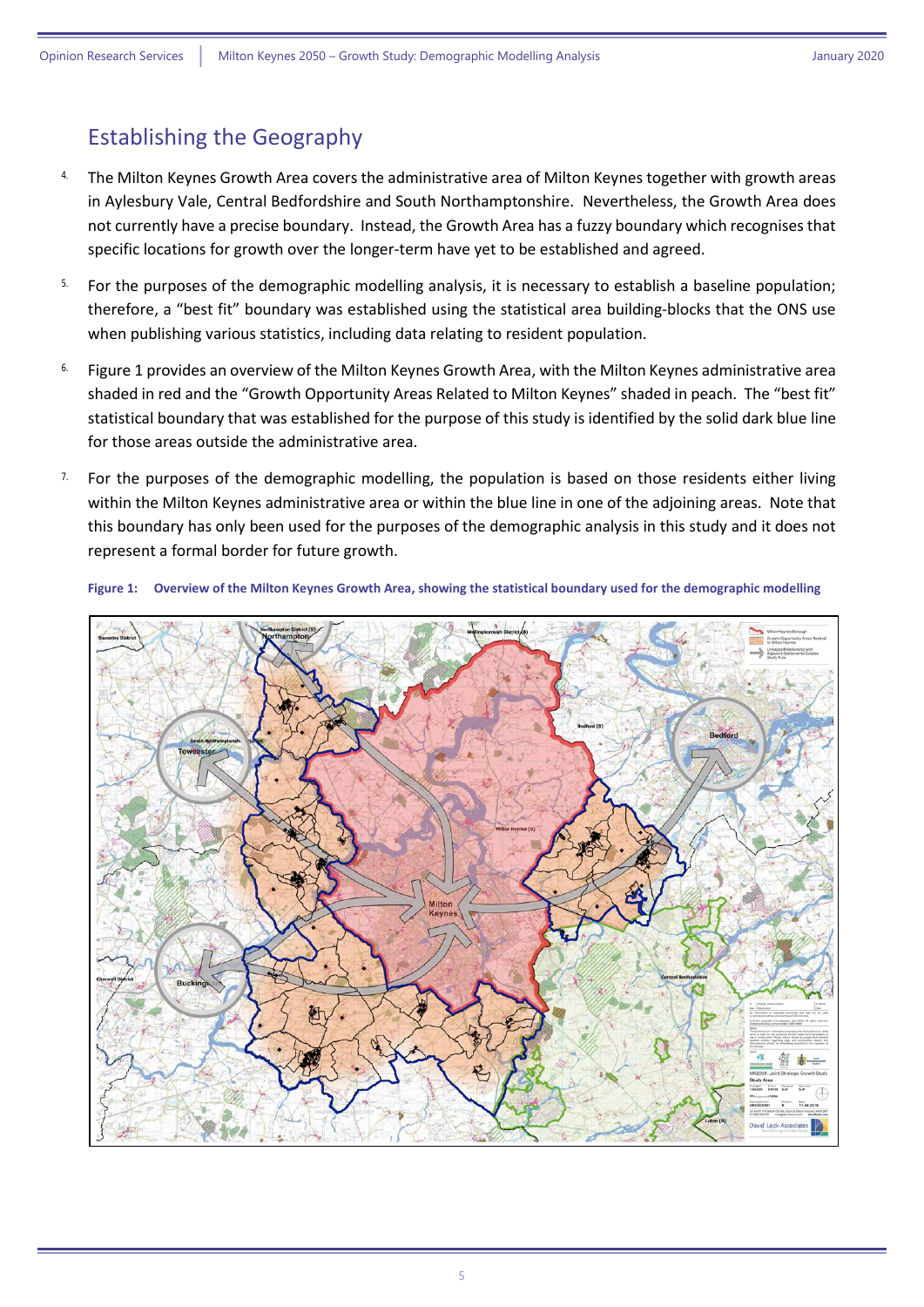#### <span id="page-5-0"></span>Establishing the Baseline Population

8. The baseline for the demographic modelling analysis was the resident population at mid-2018 based on the ONS mid-year population estimates. [Figure 2](#page-5-1) summarises the population estimates by age and gender for Milton Keynes administrative area and the Growth Opportunity Areas, together with overall totals for the whole of the Milton Keynes Growth Area.

| Age             | <b>Milton Keynes</b><br><b>Administrative Area</b> |               |              | <b>Growth Opportunity Areas Related</b><br>to Milton Keynes |        |              | <b>Milton Keynes</b><br><b>Growth Area</b> |         |              |
|-----------------|----------------------------------------------------|---------------|--------------|-------------------------------------------------------------|--------|--------------|--------------------------------------------|---------|--------------|
|                 | <b>Male</b>                                        | <b>Female</b> | <b>Total</b> | <b>Male</b>                                                 | Female | <b>Total</b> | <b>Male</b>                                | Female  | <b>Total</b> |
| Aged 0-4        | 9,666                                              | 9,382         | 19,048       | 1,368                                                       | 1,308  | 2,676        | 11,034                                     | 10,690  | 21,724       |
| Aged 5-9        | 10,863                                             | 10,372        | 21,235       | 1,489                                                       | 1,522  | 3,011        | 12,352                                     | 11,894  | 24,246       |
| Aged 10-14      | 9,493                                              | 9,087         | 18,580       | 1,427                                                       | 1,387  | 2,814        | 10,920                                     | 10,474  | 21,394       |
| Aged 15-19      | 7,611                                              | 6,995         | 14,606       | 1,192                                                       | 1,099  | 2,291        | 8,803                                      | 8,094   | 16,897       |
| Aged 20-24      | 6,818                                              | 6,115         | 12,933       | 1,345                                                       | 926    | 2,271        | 8,163                                      | 7,041   | 15,204       |
| Aged 25-29      | 7,855                                              | 8,304         | 16,159       | 1,414                                                       | 1,347  | 2,761        | 9,269                                      | 9,651   | 18,920       |
| Aged 30-34      | 9,701                                              | 10,441        | 20,142       | 1,327                                                       | 1,446  | 2,773        | 11,028                                     | 11,887  | 22,915       |
| Aged 35-39      | 11,049                                             | 11,357        | 22,406       | 1,356                                                       | 1,509  | 2,865        | 12,405                                     | 12,866  | 25,271       |
| Aged 40-44      | 10,394                                             | 9,911         | 20,305       | 1,348                                                       | 1,513  | 2,861        | 11,742                                     | 11,424  | 23,166       |
| Aged 45-49      | 9,520                                              | 9,474         | 18,994       | 1,678                                                       | 1,797  | 3,475        | 11,198                                     | 11,271  | 22,469       |
| Aged 50-54      | 8,826                                              | 9,026         | 17,852       | 1,781                                                       | 1,841  | 3,622        | 10,607                                     | 10,867  | 21,474       |
| Aged 55-59      | 7,742                                              | 8,008         | 15,750       | 1,624                                                       | 1,646  | 3,270        | 9,366                                      | 9,654   | 19,020       |
| Aged 60-64      | 6,617                                              | 6,948         | 13,565       | 1,447                                                       | 1,400  | 2,847        | 8,064                                      | 8,348   | 16,412       |
| Aged 65-69      | 5,778                                              | 6,341         | 12,119       | 1,269                                                       | 1,350  | 2,619        | 7,047                                      | 7,691   | 14,738       |
| Aged 70-74      | 4,685                                              | 5,185         | 9,870        | 1,227                                                       | 1,274  | 2,501        | 5,912                                      | 6,459   | 12,371       |
| Aged 75-79      | 2,911                                              | 3,463         | 6,374        | 792                                                         | 832    | 1,624        | 3,703                                      | 4,295   | 7,998        |
| Aged 80-84      | 1,810                                              | 2,549         | 4,359        | 504                                                         | 517    | 1,021        | 2,314                                      | 3,066   | 5,380        |
| Aged 85-89      | 1,027                                              | 1,659         | 2,686        | 254                                                         | 346    | 600          | 1,281                                      | 2,005   | 3,286        |
| Aged 90 or over | 490                                                | 1,134         | 1,624        | 93                                                          | 226    | 319          | 583                                        | 1,360   | 1,943        |
| <b>TOTAL</b>    | 132,856                                            | 135,751       | 268,607      | 22,935                                                      | 23,286 | 46,221       | 155,791                                    | 159,037 | 314,828      |

<span id="page-5-1"></span>

|  |  |  |  | Figure 2: Population estimates for mid-2018 by area, gender and age group (Source: ONS mid-year population estimates) |  |
|--|--|--|--|-----------------------------------------------------------------------------------------------------------------------|--|
|--|--|--|--|-----------------------------------------------------------------------------------------------------------------------|--|

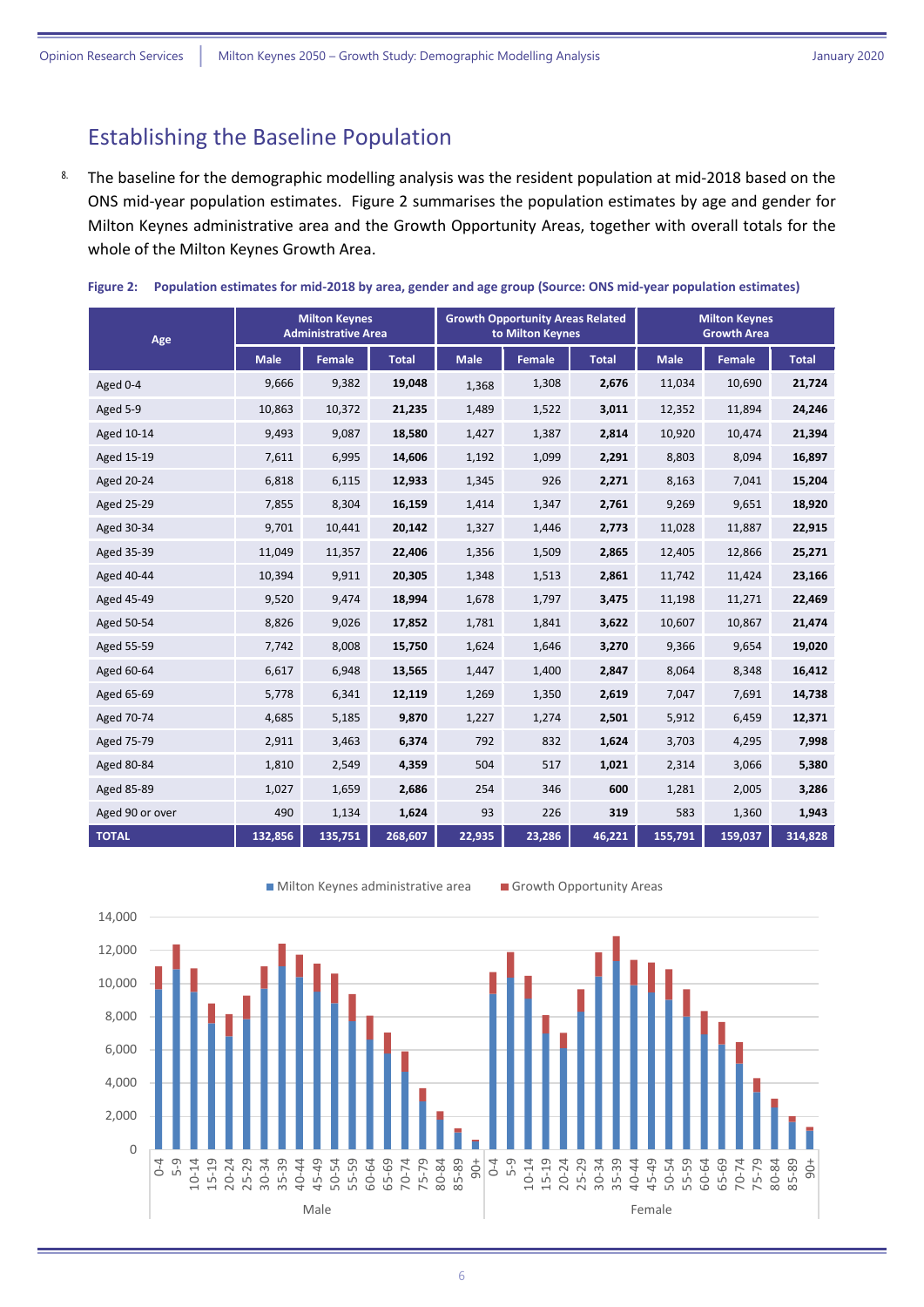#### <span id="page-6-0"></span>Overview of the Demographic Modelling – Population

- 9. The demographic modelling analysis that has been undertaken for this study provides an indication of the possible size and structure of the future population. The analysis projects the population for each year from the base year of 2018 up to 2050 using a cohort component methodology.
- 10. The cohort component method is a standard demographic method comparable to that used by the ONS to produce the official national and sub-national population projections. [Figure 3](#page-6-1) provides an overview of the population projection process.

<span id="page-6-1"></span>



- <sup>11.</sup> For each year of the projection, the population at the start of the year is aged-on 1 year, the number of births is established through applying age-specific fertility rates to the female population and the number of deaths is established through applying age-gender-specific mortality rates to the whole population.
- 12. These stages project the natural growth and are entirely consistent with the ONS approach for the official projections.
- 13. The fertility and mortality rates used for the modelling analysis are based on data from the ONS 2016-based sub-national population projections for Milton Keynes administrative area for the periods 2018-19 through to 2040-41. For the periods 2041-42 through to 2049-50, the individual age-gender-specific rates have been projected forwards using a linear trend based on the immediately preceding 10 years in each case.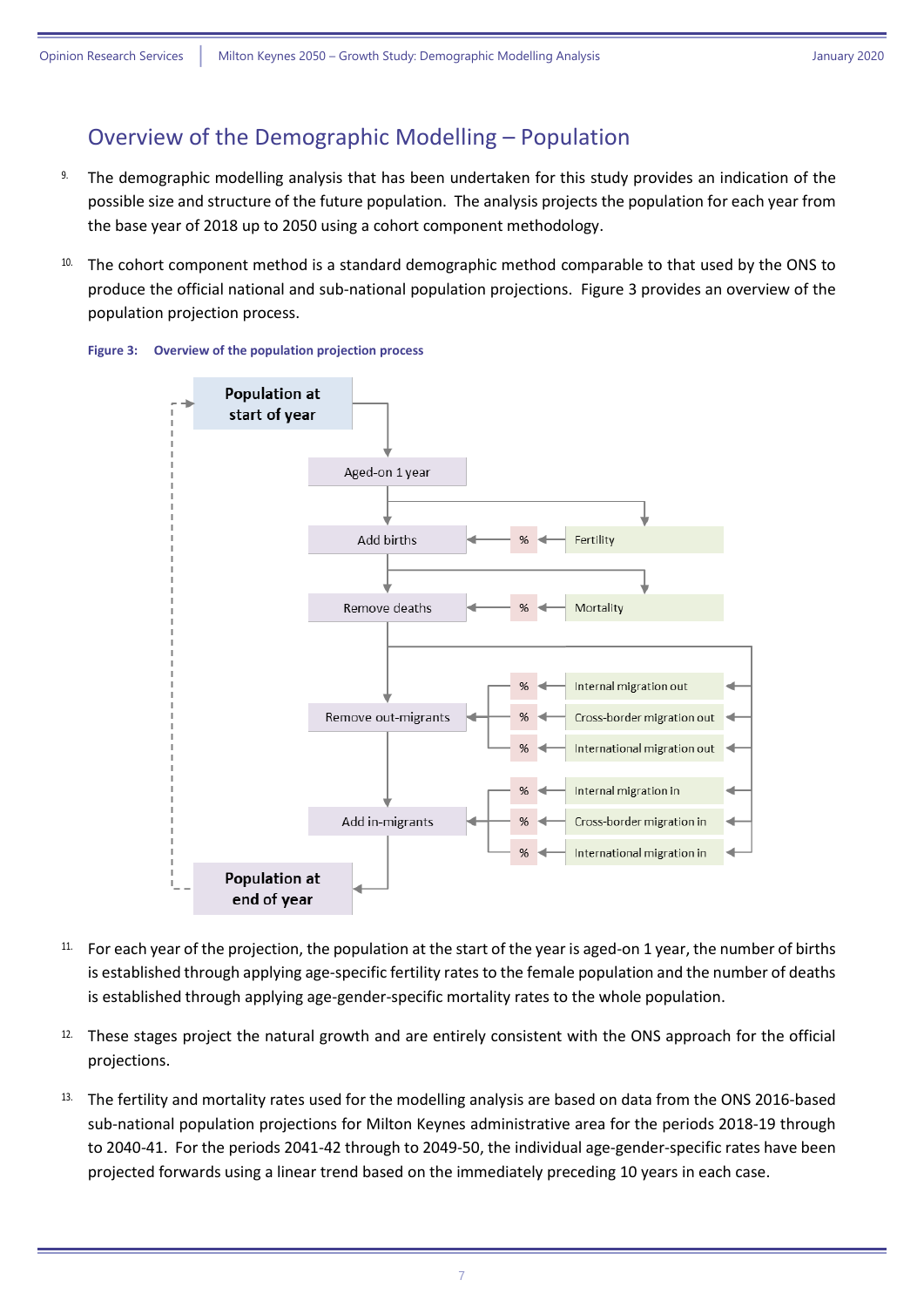- <sup>14.</sup> Having established the natural growth, the projected out-migrants are removed and in-migrants are added. To establish each of the out-migrant flows, age-gender-specific rates are applied to the resident population. Once again, these rates are based on data from the ONS 2016-based sub-national population projections for Milton Keynes administrative area for the periods 2018-19 through to 2040-41, with later periods projected forwards using a 10-year linear trend.
- 15. To establish each of the in-migrant flows, the age-gender distribution is fixed based on the distributions identified by the ONS 2016-based sub-national population projections for Milton Keynes administrative area. However, the overall number of inward migrant persons variesin proportion to the total resident population. In other words, it is assumed that the number of migrants moving to the area will grow pro-rata to the size of the population.
- 16. This approach to inward migration differs from that used by the official projections, where the internal flows (i.e. moves between areas within England) are based on outward flows from other areas, and the overall cross-border and international flows are constrained to the national population projections. This is due to the modelling analysis only covering the Milton Keynes Growth Area, and the assumption that inward migration levels are likely to increase as the area grows.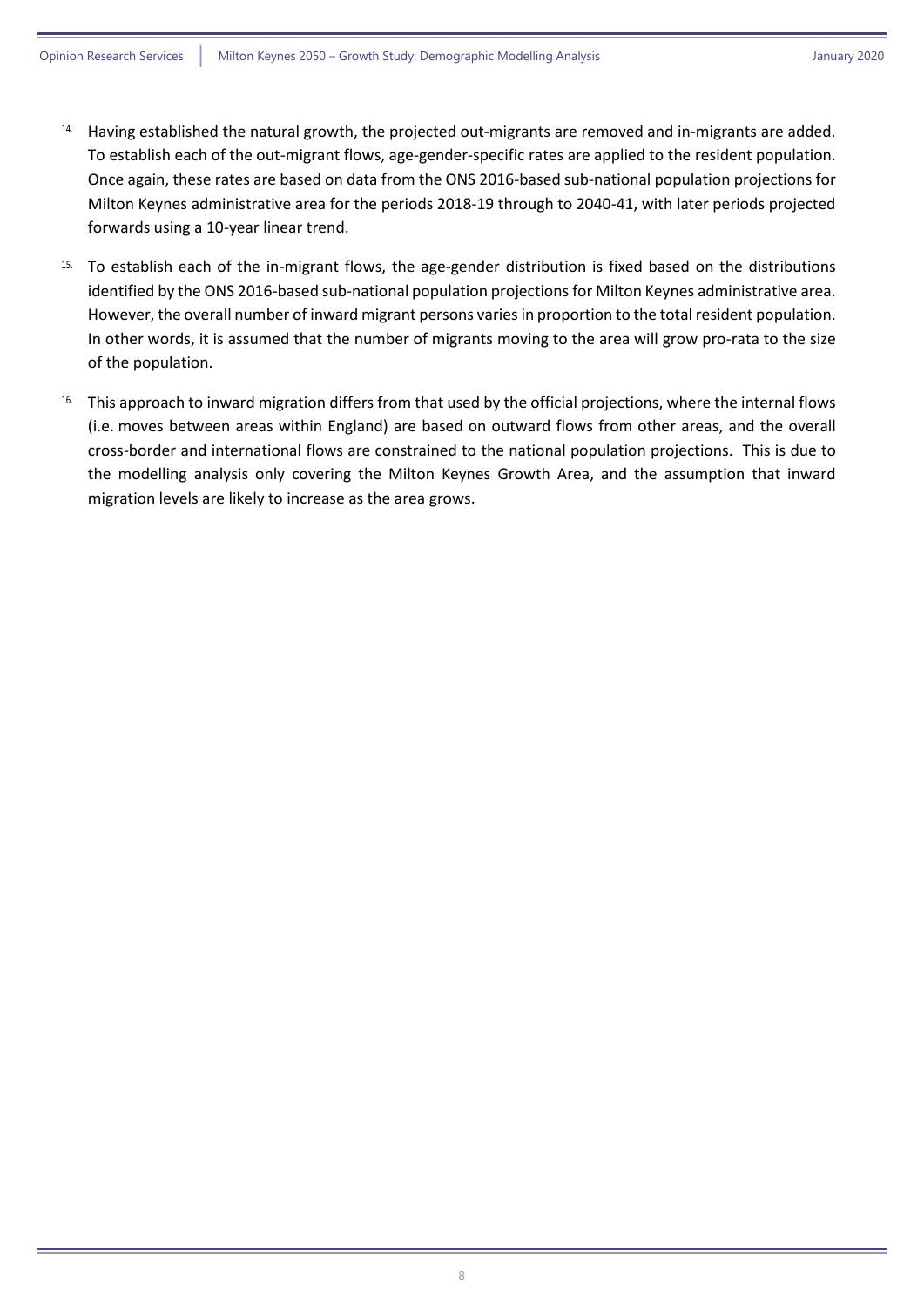#### <span id="page-8-0"></span>Overview of the Demographic Modelling – Households

<sup>17.</sup> Having established the total population for each year[, Figure 4](#page-8-1) provides an overview of the conversion from population to households.

<span id="page-8-1"></span>



- <sup>18.</sup> Firstly, the population is separated between those living in communal establishments and those living in households. Household representative rates are then applied to the household population to establish the number of households. Two different methodologies have been used: one based on the legacy approach that was used most recently for the CLG 2014-based household projections,<sup>1</sup> the other based on a new approach developed by the ONS for the 2016-based household projections.<sup>2</sup>
- $19.$  Both methods assume that the population aged under 75 that is resident in communal establishments will remain constant, with rates applied to specific groups of the population aged 75 or over. Both methods also apply household representative rates to specific groups of the household population to establish the number of households; but the rates have been derived differently and different population groups are used.
- 20. For the demographic modelling analysis, the communal establishment population has been derived using data for the Milton Keynes administrative area from both the CLG 2014-based and ONS 2016-based household projections, together with Census data for the whole of the Milton Keynes Growth Area.
- <sup>21.</sup> The household representative rates are based on age-gender-relationship rates from the CLG 2014-based and age-gender rates from the ONS 2016-based household projectionsfor Milton Keynes administrative area. These cover the years from 2018 through to 2039 (in the case of the CLG data) and 2041 (for the ONS data). For later years of the projection through to 2050, each of the specific rates have been projected forwards using a linear trend based on the immediately preceding 10 years in each case.
- <sup>22.</sup> The total households has been converted to a dwelling number based on the percentage of household spaces with a usually resident household identified by Census data for the whole of the Milton Keynes Growth Area.

**.** 

<sup>1</sup> <https://www.gov.uk/government/statistics/2014-based-household-projections-methodology>

<sup>2</sup> [https://www.ons.gov.uk/peoplepopulationandcommunity/populationandmigration/populationprojections/methodologies/](https://www.ons.gov.uk/peoplepopulationandcommunity/populationandmigration/populationprojections/methodologies/%0bmethodologyusedtoproducehouseholdprojectionsforengland2016based) [methodologyusedtoproducehouseholdprojectionsforengland2016based](https://www.ons.gov.uk/peoplepopulationandcommunity/populationandmigration/populationprojections/methodologies/%0bmethodologyusedtoproducehouseholdprojectionsforengland2016based)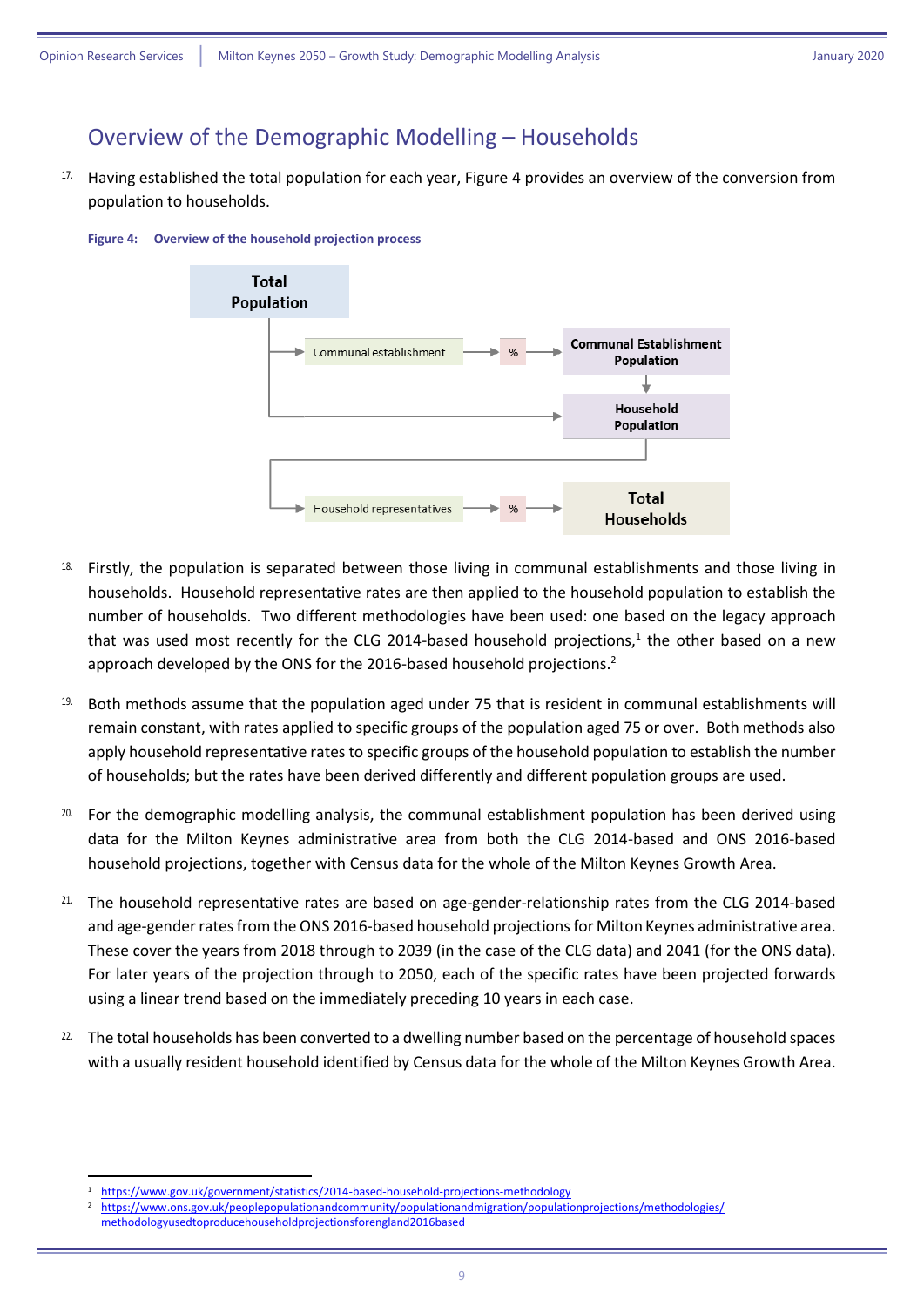#### <span id="page-9-0"></span>Baseline Projection – Current Demographic Trends

- <sup>23.</sup> Taking the mid-2018 population set out in [Figure 2](#page-5-1) as the starting point, an initial baseline projection has been established on the basis of a continuation of current demographic trends. The overall population is projected to increase from around 314,800 persons in 2018 to around 343,400 persons by 2030; 359,600 persons by 2040 and 376,700 persons by 2050.
- <sup>24.</sup> Using the CLG household formation method, this population yielded around 127,600 households with an average household size of 2.44 persons at the base date in 2018. This was projected to increase to around 160,400 households with an average household size of 2.31 persons by 2050, equivalent to a growth of 32,800 households over the period 2018-2050. This represents a housing need of 34,000 dwellings.
- 25. Using the ONS household formation method, the same population yielded around 124,800 households with an average household size of 2.50 persons at the base date in 2018. This was projected to increase to around 160,400 households with an average household size of 2.31 persons by 2050, equivalent to a growth of 35,600 households over the period 2018-2050. This represents a housing need of 36,900 dwellings.
- <sup>26.</sup> It is notable that whilst the new ONS household formation method yields a lower household growth than the legacy CLG method across England as a whole, application of the new ONS method in this context yields a higher household growth than the previous CLG method. For the baseline projection, both methods identify the same number of households and the same average household size by 2050, but the ONS method assumes that fewer households exist at the 2018 base date.
- <sup>27.</sup> [Figure 5](#page-9-1) illustrates the annual housing need identified from the baseline population projection using both household formation methods alongside the planned housing trajectory. It is clear that over the period up to 2030-31 the planned trajectory exceeds the identified housing need, which will allow for a higher rate of net migration and/or a higher rate of household formation. However, a larger number of dwellings will need to be planned for from 2031-32 onwards to provide for the projected household growth.



<span id="page-9-1"></span>**Figure 5: Annual housing need based on the baseline projection compared to the planned trajectory**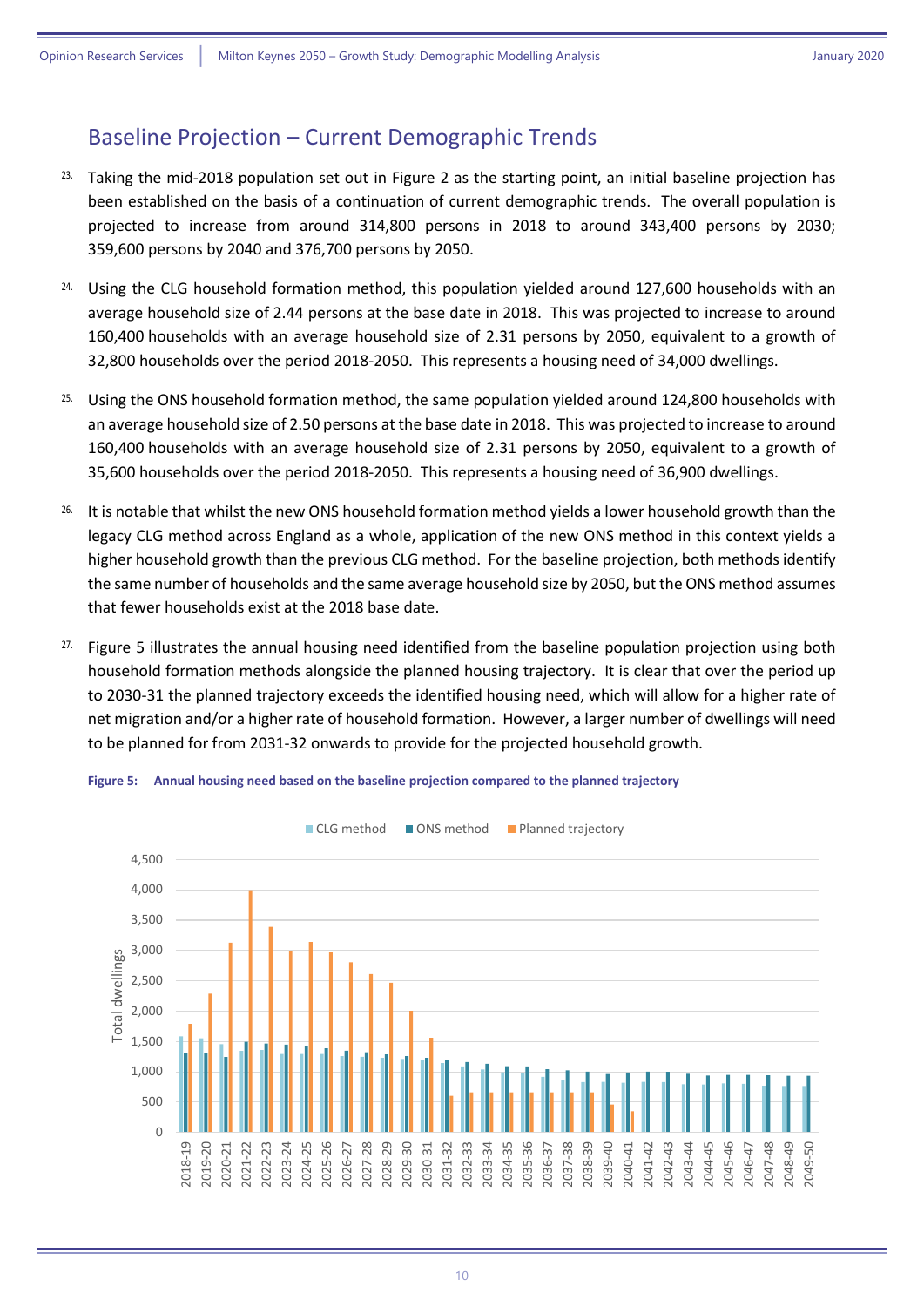#### <span id="page-10-0"></span>Dwelling-led Projection – Current Housing Trajectory

- <sup>28.</sup> Taking the mid-2018 population set out in [Figure 2](#page-5-1) and the initial baseline projection with a continuation of current demographic trends as the starting point, dwelling-led projections have been established using actual and projected dwelling completions based on existing plans for the Growth Area. In each projection, it is assumed that any additional dwellings are occupied through an increase in the level of inward migration to the Milton Keynes Growth Area, but if the number of dwellings needed for household growth is higher than the current trajectory then no constraint is applied. In other words, the trajectory is used to uplift the projection, rather than constrain the projection. Within the model, the overall level of "internal migration in" is increased with the same age-gender structure being maintained.
- <sup>29.</sup> Using the CLG household formation method, the overall population is projected to increase from around 314,800 persons in 2018 to around 388,000 persons by 2030, which is 44,600 persons more than projected by the baseline scenario. On this scenario, the population is projected to reach 409,400 persons by 2040 and 429,600 persons by 2050; and by 2050 there would be need to provide 15,200 dwellings in addition to the 41,200 dwellings within the existing housing trajectory.
- 30. Using the ONS household formation method, the overall population is projected to increase from around 314,800 persons in 2018 to around 389,200 persons by 2030, which is 45,800 persons more than projected by the baseline scenario. On this scenario, the population is projected to reach 410,300 persons by 2040 and 430,500 persons by 2050; and by 2050 there would be need to provide 18,500 dwellings in addition to the 41,200 dwellings within the existing housing trajectory.
- 31. [Figure 6](#page-10-1) illustrates the annual housing need identified from the dwelling-led projection using both household formation methods alongside the planned housing trajectory. On both scenarios, the housing need aligns with the trajectory for the period up to 2030-31, but from 2031-32 onwards the projected population and household growth yields a higher housing need than is currently planned for.



<span id="page-10-1"></span>**Figure 6: Annual housing need based on the dwelling-led projection compared to the planned trajectory**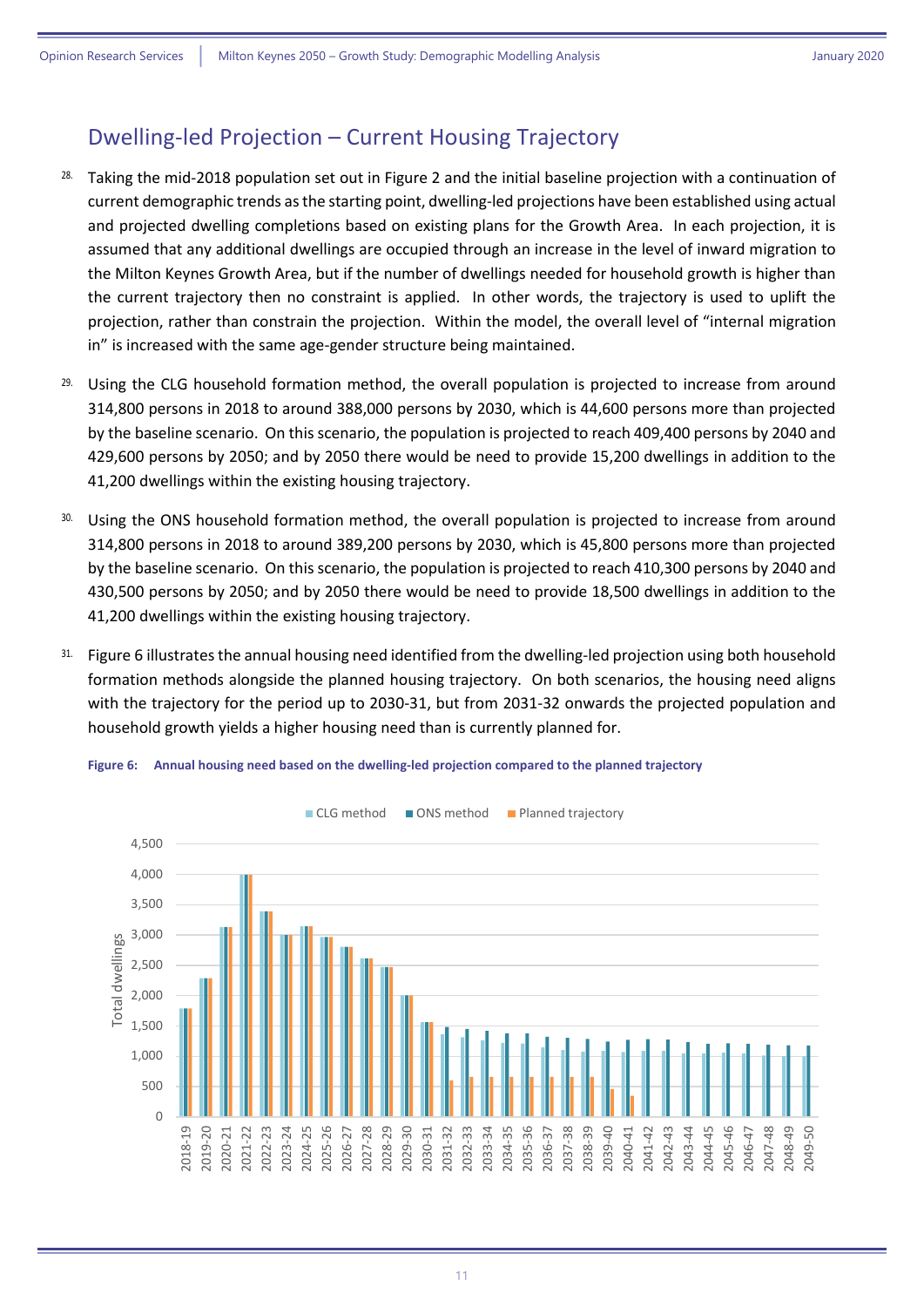#### <span id="page-11-0"></span>Population-target Projection – 500,000 Residents by 2050

- 32. Taking the mid-2018 population set out in [Figure 2](#page-5-1) and the dwelling-led projection based on the current housing trajectory as the starting point, population projections have been established which each reach a target of 500,000 residents by 2050. In each projection, it is assumed that additional population is achieved through an increase in the level of inward migration to the Milton Keynes Growth Area. The inward migration flows in the early years are constrained to the increases needed to meet the planned housing trajectory. The inward migration flows in later years are increased by the same percentage uplift in each year. Within the model, the overall level of "internal migration in" is increased with the same age-gender structure being maintained.
- 33. Using the CLG household formation method, the overall population is projected to increase from around 314,800 persons in 2018 to around 389,200 persons by 2030, which is only marginally higher than projected by the equivalent dwelling-led scenario. On this scenario, the population is projected to reach 441,200 persons by 2040 and 500,000 persons by 2050. There would be a need to provide 42,600 dwellings in addition to the 41,200 dwellings within the existing housing trajectory.
- <sup>34.</sup> Using the ONS household formation method, the overall population is projected to increase from around 314,800 persons in 2018 to around 390,800 persons by 2030, again only marginally higher than projected by the equivalent dwelling-led scenario. On this scenario, the population is projected to reach 442,100 persons by 2040 and 500,000 persons by 2050. There would be need to provide 45,500 dwellings in addition to the 41,200 dwellings within the existing housing trajectory.
- 35. [Figure 7](#page-11-1) illustrates the annual housing need identified from the population-target projection using both household formation methods alongside the planned housing trajectory. On both scenarios, the housing need aligns with the trajectory for the period up to 2027-28, but from 2028-29 onwards the projected population and household growth yields a notably higher housing need than is currently planned for.



<span id="page-11-1"></span>**Figure 7: Annual housing need based on the population-target projection compared to the planned trajectory**